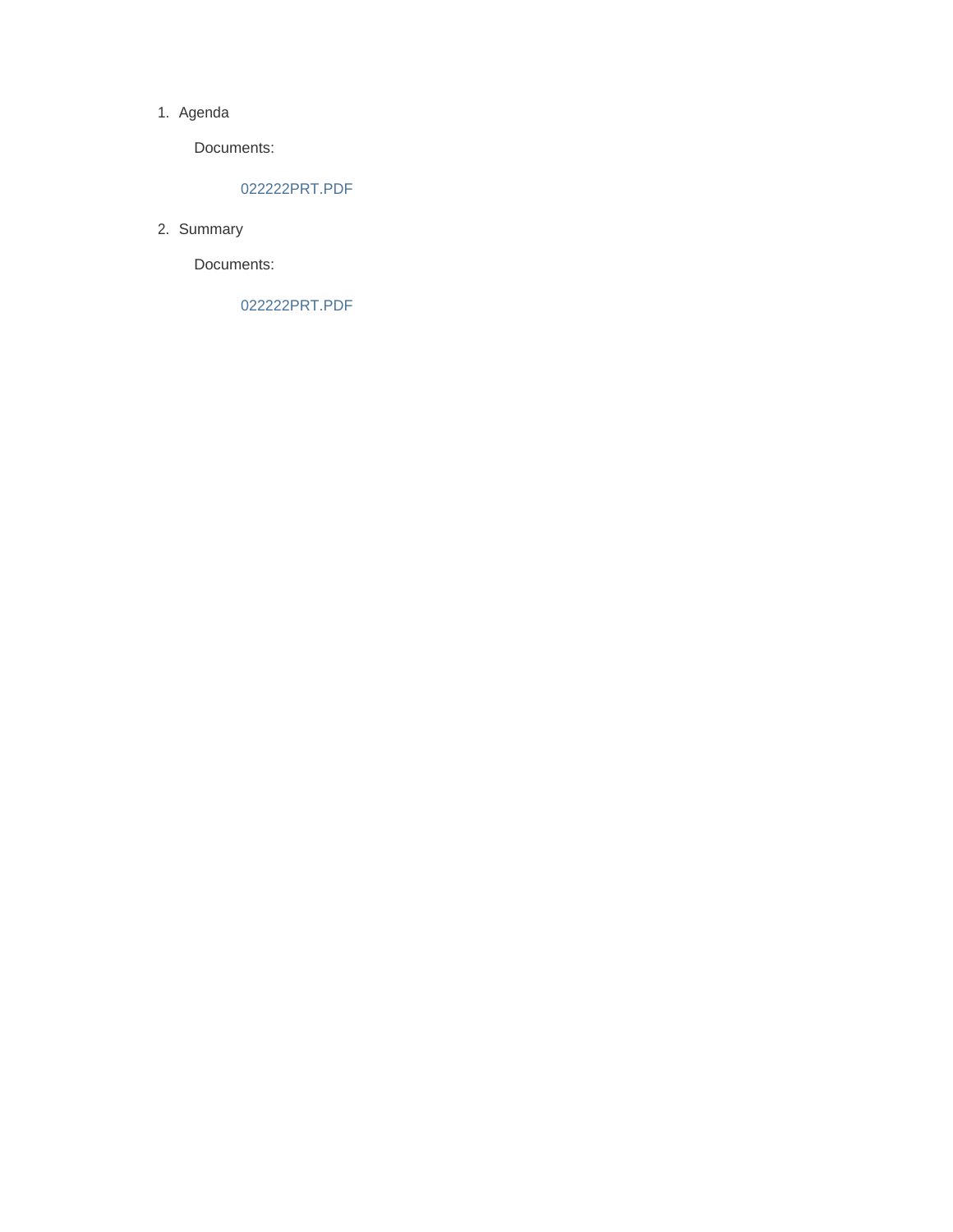

### **City of Marietta**

205 Lawrence Street Post Office Box 609 Marietta, Georgia 30061

# **Meeting Agenda**

### **PARKS, RECREATION AND TOURISM COMMITTEE**

| Johnny Walker, Chairman<br>Andre L. Sims, Vice Chair<br><b>Grif Chalfant</b> |                        |
|------------------------------------------------------------------------------|------------------------|
| Tuesday, February 22, 2022                                                   | <b>Council Chamber</b> |

*Immediately Following Personnel and Insurance Committee*

#### **CALL TO ORDER:**

#### **MINUTES:**

**20220134 Regular Meeting - January 25, 2022**

Review and approval of the January 25, 2022 meeting minutes.

#### **BUSINESS:**

| 20220185 | <b>PAL Report</b>                                                                                                                                                                                                                                                                                                                                                              |
|----------|--------------------------------------------------------------------------------------------------------------------------------------------------------------------------------------------------------------------------------------------------------------------------------------------------------------------------------------------------------------------------------|
|          | Pal Report for February 2022.                                                                                                                                                                                                                                                                                                                                                  |
| 20220186 | <b>2009 Park Bond Report</b><br>Progress Report of Projects Funded by the 2009 Parks Bond.                                                                                                                                                                                                                                                                                     |
| 20220187 | Motion to approve an application for Summer Camp Grant Funding                                                                                                                                                                                                                                                                                                                 |
|          | Motion to approve submission of summer camp grant funding from the American Rescue<br>Plan Act for the Building Opportunities for Out-of-School Time (BOOST) Grant Program,<br>established through the Georgia Statewide Afterschool Network (GSAN) and the Georgia<br>Department of Education (GaDOE) administered by the Georgia Parks and Recreation<br>Association (GRPA). |

#### **ADJOURNMENT:**